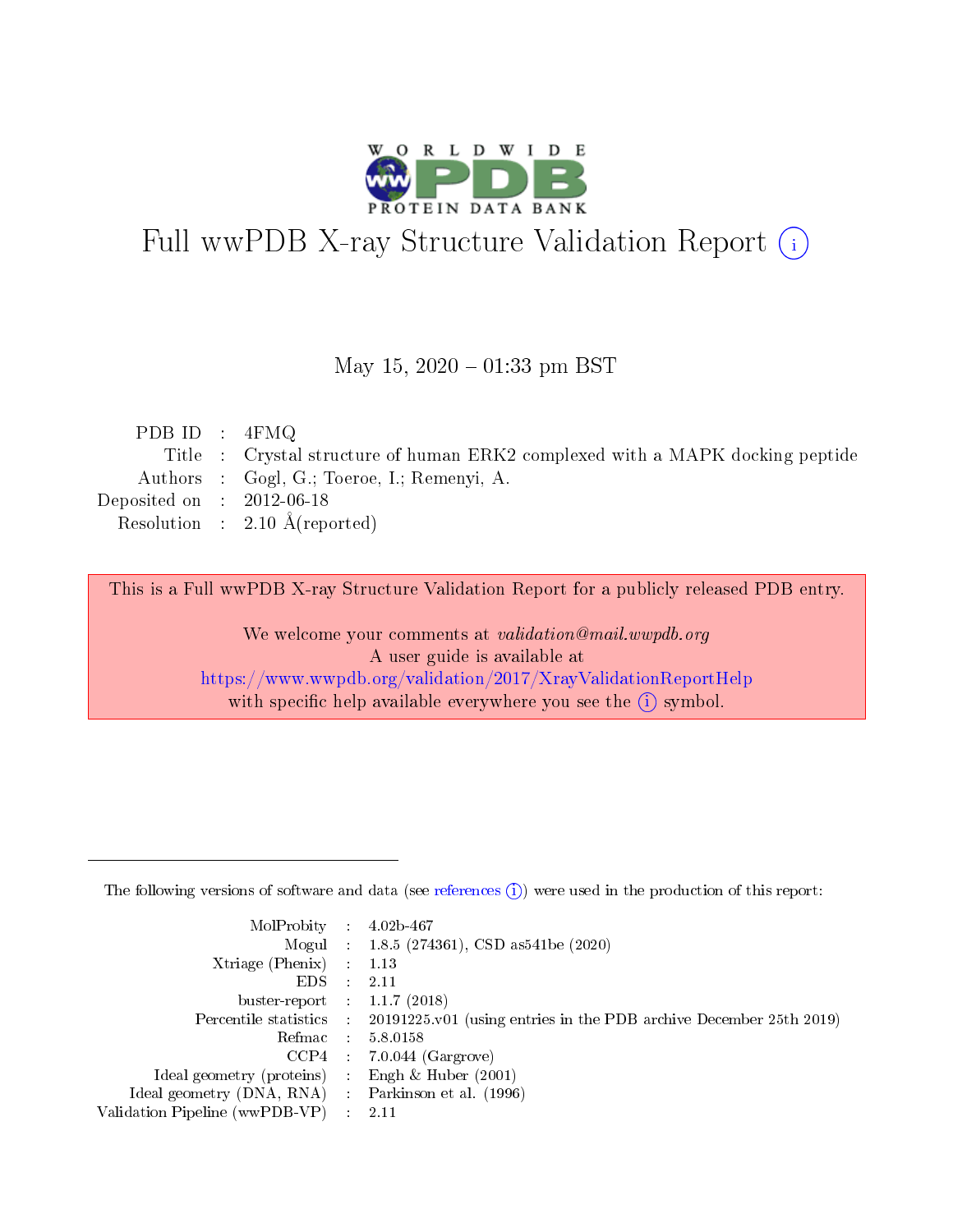# 1 [O](https://www.wwpdb.org/validation/2017/XrayValidationReportHelp#overall_quality)verall quality at a glance  $(i)$

The following experimental techniques were used to determine the structure: X-RAY DIFFRACTION

The reported resolution of this entry is 2.10 Å.

Percentile scores (ranging between 0-100) for global validation metrics of the entry are shown in the following graphic. The table shows the number of entries on which the scores are based.



| Metric                | Whole archive        | Similar resolution                                                     |
|-----------------------|----------------------|------------------------------------------------------------------------|
|                       | $(\#\text{Entries})$ | $(\#\text{Entries},\, \text{resolution}\; \text{range}(\textup{\AA}))$ |
| $R_{free}$            | 130704               | $5197(2.10-2.10)$                                                      |
| Clashscore            | 141614               | $5710(2.10-2.10)$                                                      |
| Ramachandran outliers | 138981               | $5647(2.10-2.10)$                                                      |
| Sidechain outliers    | 138945               | $5648$ $(2.10-2.10)$                                                   |
| RSRZ outliers         | 127900               | $5083(2.10-2.10)$                                                      |

The table below summarises the geometric issues observed across the polymeric chains and their fit to the electron density. The red, orange, yellow and green segments on the lower bar indicate the fraction of residues that contain outliers for  $>=3, 2, 1$  and 0 types of geometric quality criteria respectively. A grey segment represents the fraction of residues that are not modelled. The numeric value for each fraction is indicated below the corresponding segment, with a dot representing fractions  $\epsilon=5\%$  The upper red bar (where present) indicates the fraction of residues that have poor fit to the electron density. The numeric value is given above the bar.

| Mol | ${\rm Chain \mid Length}$ | Quality of chain |     |     |                       |  |  |
|-----|---------------------------|------------------|-----|-----|-----------------------|--|--|
|     | $362\,$                   | 5%<br>82%        |     | 14% | $\bullet\quad\bullet$ |  |  |
|     |                           | 18%<br>59%       | 24% | 6%  | 12%                   |  |  |

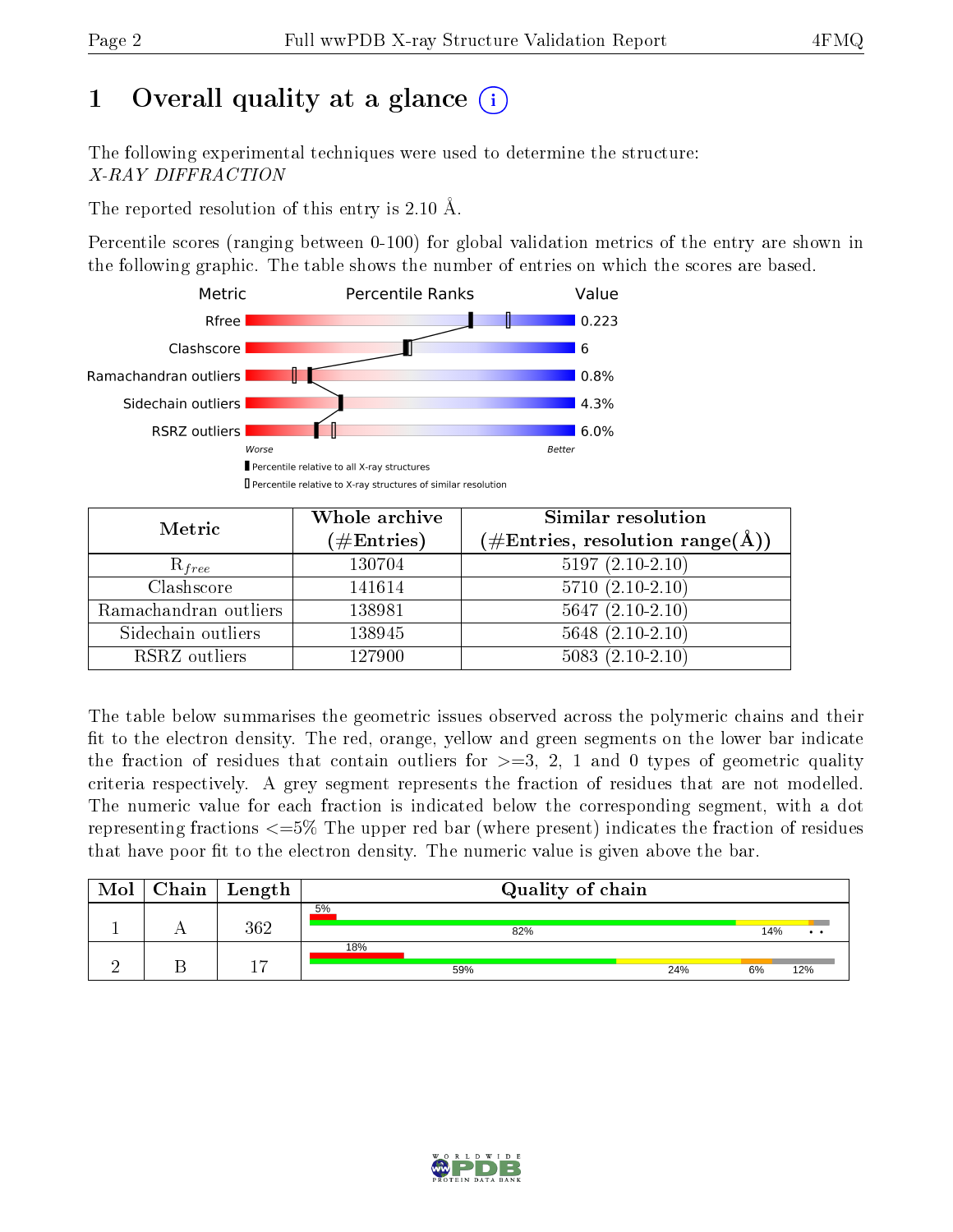# 2 Entry composition (i)

There are 4 unique types of molecules in this entry. The entry contains 3207 atoms, of which 0 are hydrogens and 0 are deuteriums.

In the tables below, the ZeroOcc column contains the number of atoms modelled with zero occupancy, the AltConf column contains the number of residues with at least one atom in alternate conformation and the Trace column contains the number of residues modelled with at most 2 atoms.

Molecule 1 is a protein called Mitogen-activated protein kinase 1.

| Mol | Chain | Residues | $\rm{Atoms}$        |      |     |     | ZeroOcc | $\mid$ AltConf $\mid$ Trace |  |  |
|-----|-------|----------|---------------------|------|-----|-----|---------|-----------------------------|--|--|
|     |       | 350      | $\rm Total$<br>2864 | 1844 | 484 | 519 | 17      |                             |  |  |

There are 2 discrepancies between the modelled and reference sequences:

| Chain |      | Residue   Modelled | Actual | Comment                     | <b>Reference</b> |
|-------|------|--------------------|--------|-----------------------------|------------------|
|       | $-1$ | GLY                |        | EXPRESSION TAG   UNP P28482 |                  |
|       |      | 3ER                | $\sim$ | EXPRESSION TAG              | UNP P28482       |

Molecule 2 is a protein called MAPK DOCKING PEPTIDE.

| Mol | $\vert$ Chain $\vert$ Residues | Atoms             |          |  | $\text{ZeroOcc} \mid \text{AltConf} \mid \text{Trace}$ |  |
|-----|--------------------------------|-------------------|----------|--|--------------------------------------------------------|--|
|     |                                | Total C N<br>112. | 67 24 21 |  |                                                        |  |

 Molecule 3 is PHOSPHOAMINOPHOSPHONIC ACID-ADENYLATE ESTER (three-letter code: ANP) (formula:  $C_{10}H_{17}N_6O_{12}P_3$ ).



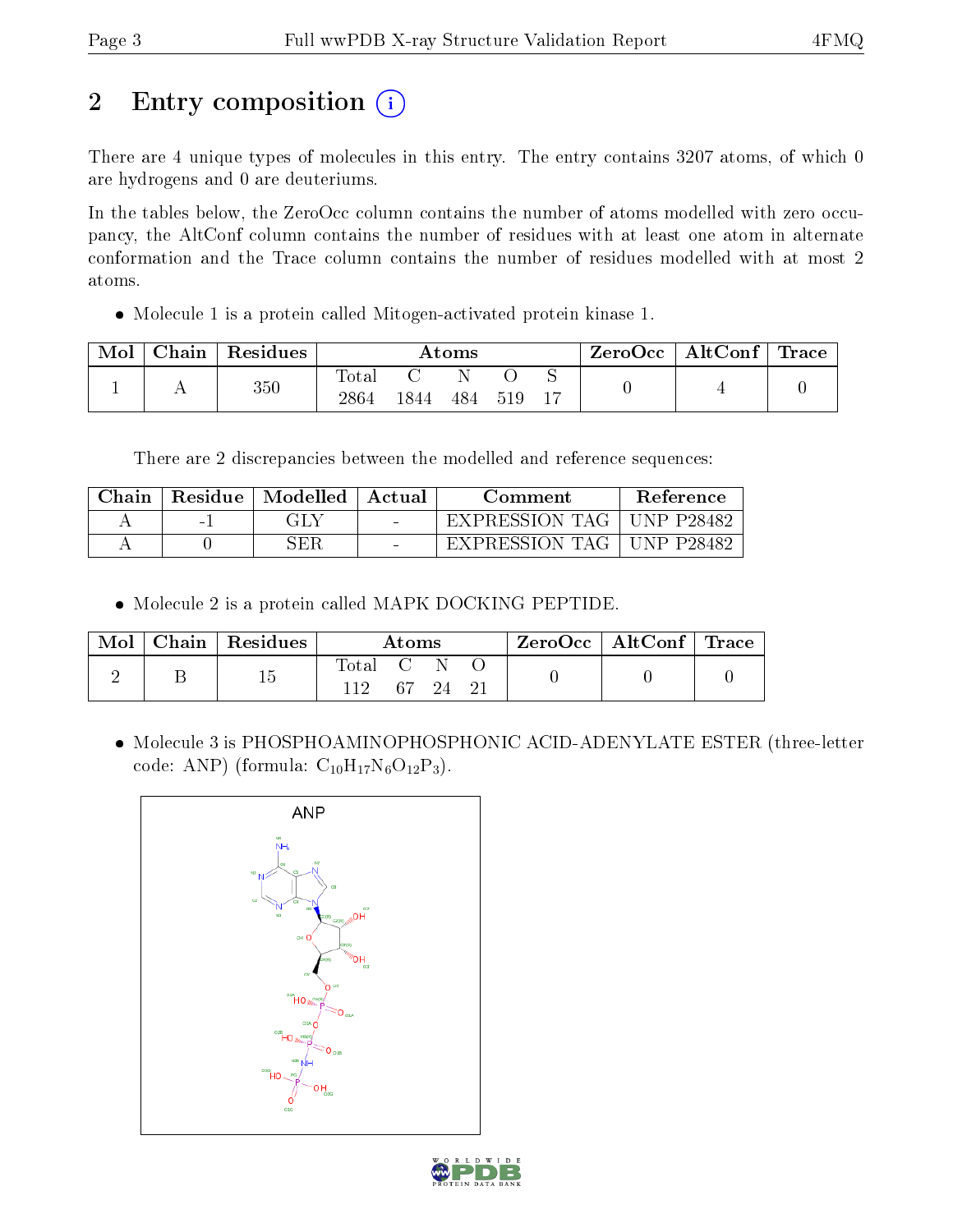| $\lceil \text{Mol} \rceil$ | $\vert$ Chain $\vert$ Residues | Atoms       |      |          |  |  | $ZeroOcc$   AltConf |  |
|----------------------------|--------------------------------|-------------|------|----------|--|--|---------------------|--|
|                            |                                | Total C N O | 10 - | - 6 - 12 |  |  |                     |  |

 $\bullet\,$  Molecule 4 is water.

|  | Mol   Chain   Residues | Atoms               | ZeroOcc   AltConf |
|--|------------------------|---------------------|-------------------|
|  | 199                    | Total<br>199<br>199 |                   |
|  |                        | Total               |                   |

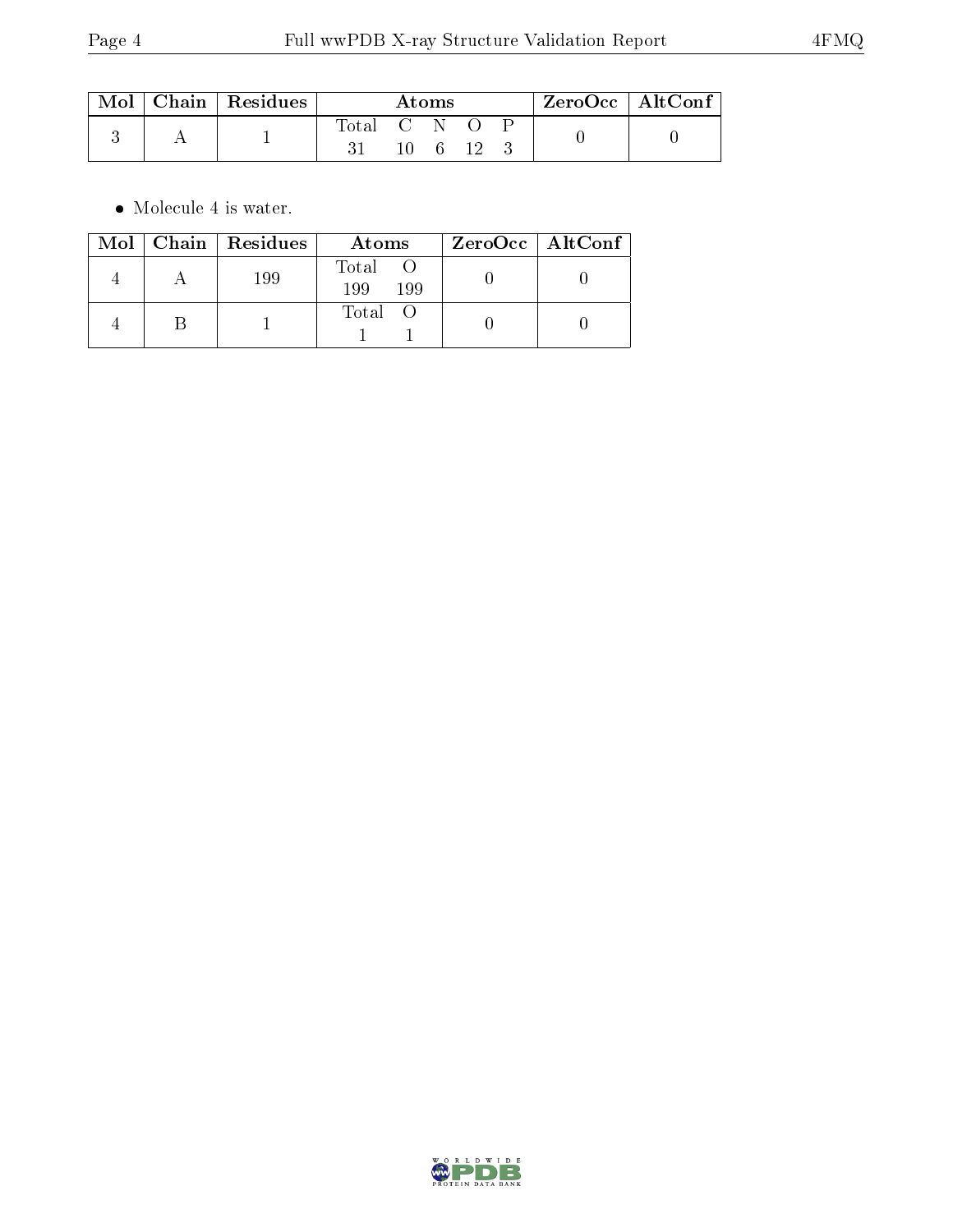# 3 Residue-property plots  $(i)$

These plots are drawn for all protein, RNA and DNA chains in the entry. The first graphic for a chain summarises the proportions of the various outlier classes displayed in the second graphic. The second graphic shows the sequence view annotated by issues in geometry and electron density. Residues are color-coded according to the number of geometric quality criteria for which they contain at least one outlier: green  $= 0$ , yellow  $= 1$ , orange  $= 2$  and red  $= 3$  or more. A red dot above a residue indicates a poor fit to the electron density (RSRZ  $> 2$ ). Stretches of 2 or more consecutive residues without any outlier are shown as a green connector. Residues present in the sample, but not in the model, are shown in grey.

• Molecule 1: Mitogen-activated protein kinase 1



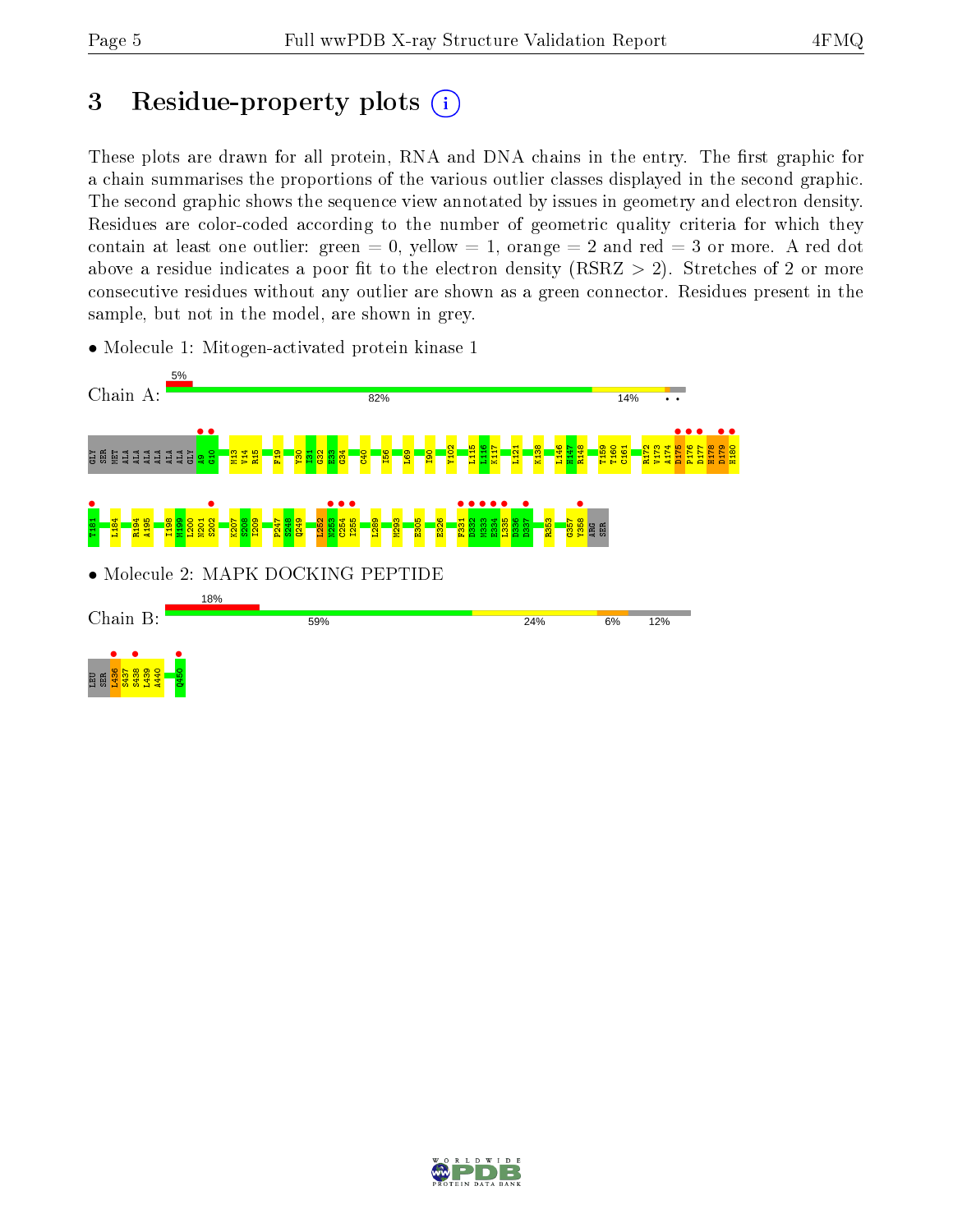# 4 Data and refinement statistics  $(i)$

| Property                                                             | Value                                            | Source                       |
|----------------------------------------------------------------------|--------------------------------------------------|------------------------------|
| Space group                                                          | P 21 21 21                                       | Depositor                    |
| Cell constants                                                       | $45.03\AA$ 65.66 $\AA$ 117.23 $\AA$              | Depositor                    |
| a, b, c, $\alpha$ , $\beta$ , $\gamma$                               | $90.00^{\circ}$ $90.00^{\circ}$<br>$90.00^\circ$ |                              |
| Resolution $(A)$                                                     | $-2.10$<br>42.04                                 | Depositor                    |
|                                                                      | $-2.10$<br>57.28                                 | <b>EDS</b>                   |
| % Data completeness                                                  | (Not available) $(42.04-2.10)$                   | Depositor                    |
| (in resolution range)                                                | 86.8 (57.28-2.10)                                | <b>EDS</b>                   |
| $R_{merge}$                                                          | (Not available)                                  | Depositor                    |
| $R_{sym}$                                                            | $(Not\ avariable)$                               | Depositor                    |
| $\langle I/\sigma(I) \rangle^{-1}$                                   | $3.57$ (at $2.10\text{\AA}$ )                    | Xtriage                      |
| Refinement program                                                   | <b>PHENIX</b>                                    | Depositor                    |
|                                                                      | 0.180, 0.224                                     | Depositor                    |
| $R, R_{free}$                                                        | 0.179,<br>0.223                                  | DCC                          |
| $R_{free}$ test set                                                  | 961 reflections $(5.24\%)$                       | wwPDB-VP                     |
| Wilson B-factor $(A^2)$                                              | 22.5                                             | Xtriage                      |
| Anisotropy                                                           | 0.328                                            | Xtriage                      |
| Bulk solvent $k_{sol}(e/\mathring{A}^3)$ , $B_{sol}(\mathring{A}^2)$ | 0.35, 50.1                                       | <b>EDS</b>                   |
| L-test for twinning <sup>2</sup>                                     | $< L >$ = 0.47, $< L2 >$ = 0.31                  | Xtriage                      |
| Estimated twinning fraction                                          | No twinning to report.                           | $\overline{\text{X}}$ triage |
| $\overline{F_o}, \overline{F_c}$ correlation                         | 0.95                                             | <b>EDS</b>                   |
| Total number of atoms                                                | 3207                                             | wwPDB-VP                     |
| Average B, all atoms $(A^2)$                                         | 24.0                                             | wwPDB-VP                     |

Xtriage's analysis on translational NCS is as follows: The largest off-origin peak in the Patterson function is  $7.48\%$  of the height of the origin peak. No significant pseudotranslation is detected.

<sup>&</sup>lt;sup>2</sup>Theoretical values of  $\langle |L| \rangle$ ,  $\langle L^2 \rangle$  for acentric reflections are 0.5, 0.333 respectively for untwinned datasets, and 0.375, 0.2 for perfectly twinned datasets.



<span id="page-5-1"></span><span id="page-5-0"></span><sup>1</sup> Intensities estimated from amplitudes.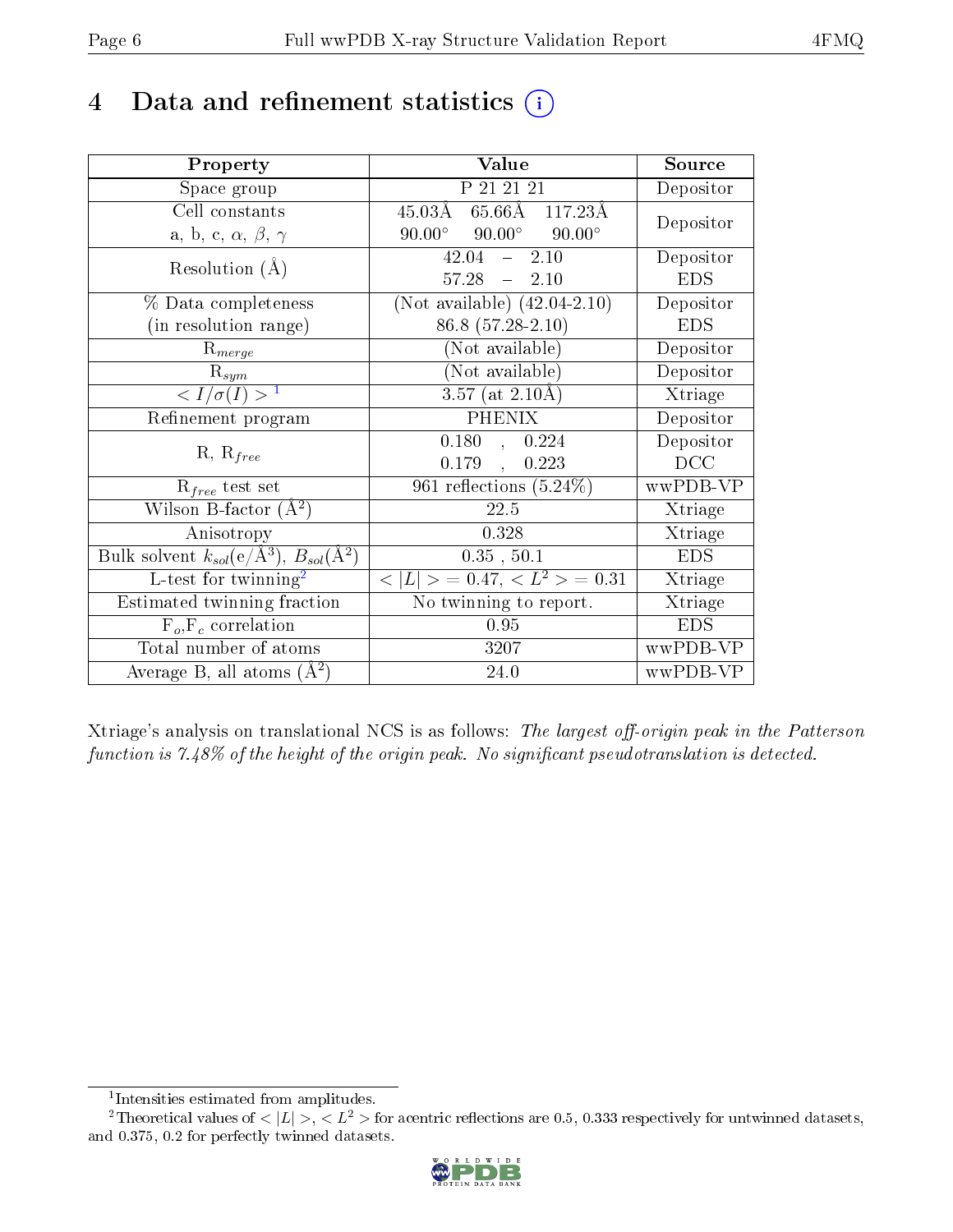# 5 Model quality  $(i)$

## 5.1 Standard geometry  $(i)$

Bond lengths and bond angles in the following residue types are not validated in this section: ANP

The Z score for a bond length (or angle) is the number of standard deviations the observed value is removed from the expected value. A bond length (or angle) with  $|Z| > 5$  is considered an outlier worth inspection. RMSZ is the root-mean-square of all Z scores of the bond lengths (or angles).

| Mol | Chain |      | Bond lengths | Bond angles |             |  |
|-----|-------|------|--------------|-------------|-------------|--|
|     |       | RMSZ | $\# Z  > 5$  | RMSZ        | $\ Z\  > 5$ |  |
|     |       | 0.24 | 0/2946       | 0.43        | 0/3994      |  |
| 9   |       | 0.23 | 0/111        | 0.46        | 0/146       |  |
| ΔH  | A 11  | 0.24 | /3057        | 0.43        | 4140        |  |

There are no bond length outliers.

There are no bond angle outliers.

There are no chirality outliers.

There are no planarity outliers.

### $5.2$  Too-close contacts  $(i)$

In the following table, the Non-H and H(model) columns list the number of non-hydrogen atoms and hydrogen atoms in the chain respectively. The H(added) column lists the number of hydrogen atoms added and optimized by MolProbity. The Clashes column lists the number of clashes within the asymmetric unit, whereas Symm-Clashes lists symmetry related clashes.

|  |             |      |    | Mol   Chain   Non-H   H(model)   H(added)   Clashes   Symm-Clashes |
|--|-------------|------|----|--------------------------------------------------------------------|
|  | 2864        | 2868 | 34 |                                                                    |
|  | 112         | 122  |    |                                                                    |
|  | $3^{\circ}$ | 13   |    |                                                                    |
|  | 199         |      |    |                                                                    |
|  |             |      |    |                                                                    |
|  | 3207        | 3003 | 36 |                                                                    |

The all-atom clashscore is defined as the number of clashes found per 1000 atoms (including hydrogen atoms). The all-atom clashscore for this structure is 6.

All (36) close contacts within the same asymmetric unit are listed below, sorted by their clash magnitude.

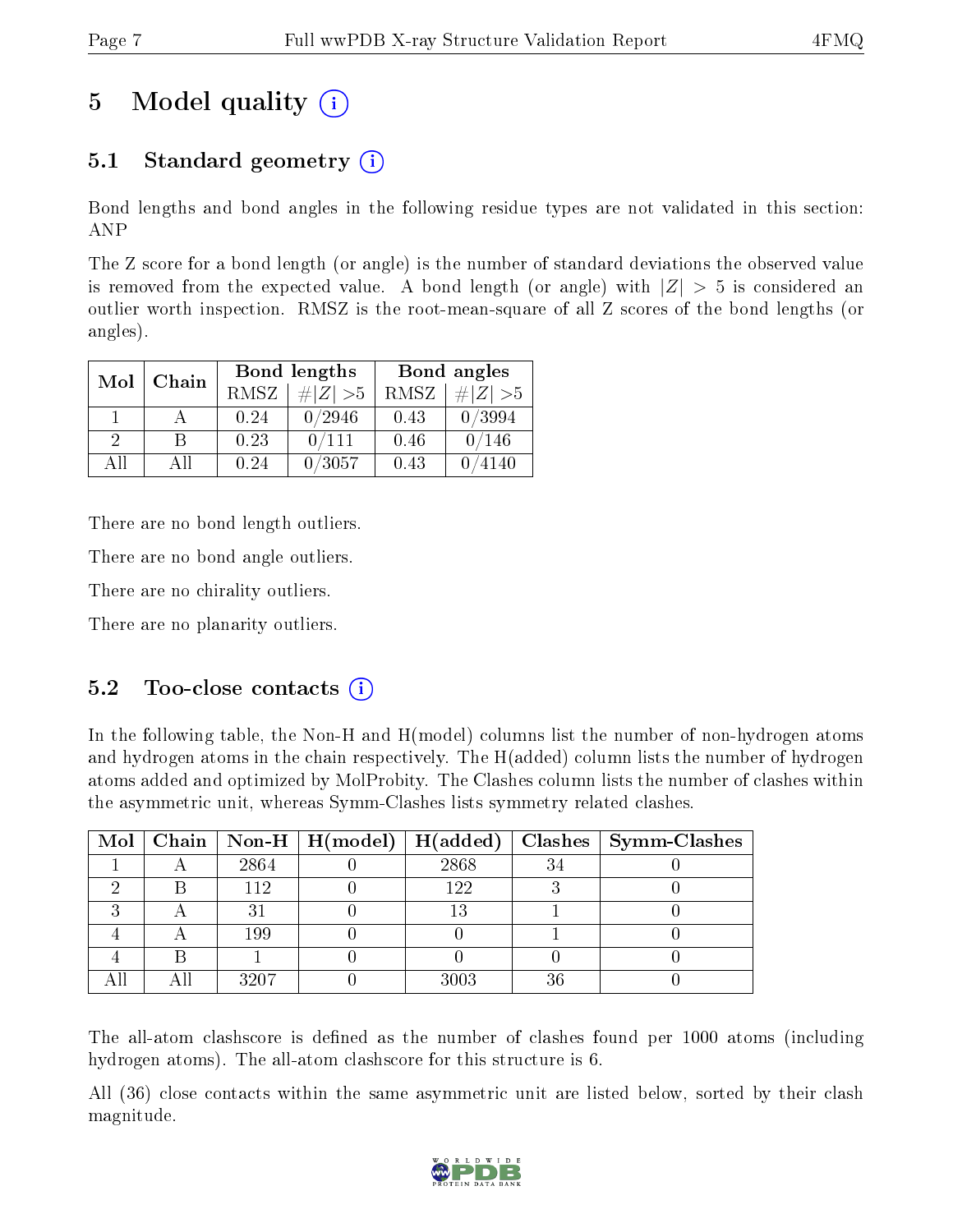| Atom-1                       | Atom-2                               | Interatomic    | Clash         |
|------------------------------|--------------------------------------|----------------|---------------|
|                              |                                      | distance $(A)$ | overlap $(A)$ |
| 1:A:14:VAL:HG11              | $1:A:40[\overline{A}]\text{:}CYS:SG$ | 2.41           | 0.60          |
| 1:A:146:LEU:HD22             | 1:A:207:LYS:HA                       | 1.84           | 0.60          |
| 1:A:115[A]:LEU:HD21          | 1:A:121:LEU:HD21                     | 1.85           | 0.58          |
| 1:A:178:HIS:CE1              | 1:A:180:HIS:HB2                      | 2.39           | 0.57          |
| 1:A:195:ALA:O                | 1: A:198: ILE: HG12                  | 2.06           | 0.56          |
| 1:A:252:LEU:HD13             | 1:A:255:ILE:HG13                     | 1.87           | 0.56          |
| 1:A:289:LEU:O                | 1:A:293[B]:MET:HG3                   | $2.09\,$       | 0.53          |
| 1:A:202:SER:CB               | 1: A:254: CYS:O                      | 2.57           | 0.52          |
| $1:A:148:AR\overline{G:HG2}$ | 1:A:209:ILE:HD11                     | 1.92           | 0.52          |
| 1:A:174:ALA:O                | 1:A:176:PRO:N                        | 2.44           | 0.51          |
| 1: A: 161: CYS: SG           | 2:B:436:LEU:HD13                     | 2.50           | 0.51          |
| 1:A:175:ASP:O                | 1: A:177: ASP:N                      | 2.47           | 0.48          |
| 1: A:90: ILE: HB             | 1:A:102:TYR:HB2                      | 1.95           | 0.47          |
| 1: A: 117: LYS: HG3          | 4: A:642: HOH:O                      | 2.15           | 0.47          |
| 1:A:172:ARG:NH2              | 1:A:178:HIS:ND1                      | 2.63           | 0.47          |
| 2:B:438:SER:C                | 2:B:440:ALA:H                        | 2.17           | 0.47          |
| 1:A:252:LEU:N                | 1: A:252:LEU:CD2                     | 2.78           | 0.47          |
| $1:A:15:A\overline{RG:HG3}$  | 1: A:30: TYR:CD1                     | 2.51           | 0.46          |
| 1:A:200:LEU:HD12             | 1:A:255:ILE:HD12                     | 1.98           | 0.45          |
| 1:A:34:GLY:HA3               | 3:A:401:ANP:O2B                      | 2.17           | 0.45          |
| 1:A:69:LEU:HD23              | 1:A:335:LEU:HD13                     | 1.99           | 0.44          |
| 1:A:138:LYS:HE3              | 1: A: 305: GLU: OE2                  | 2.18           | 0.43          |
| 1:A:194:ARG:HB3              | 1:A:198:ILE:HD11                     | 2.00           | 0.43          |
| 1:A:194:ARG:CB               | 1:A:198:ILE:HD11                     | 2.48           | 0.43          |
| 1:A:173:VAL:HG12             | 1:A:175:ASP:H                        | 1.83           | 0.43          |
| 1: A: 357: GLY: O            | 1: A:358:TYR:C                       | 2.57           | 0.43          |
| 2:B:438:SER:C                | 2:B:440:ALA:N                        | 2.72           | 0.43          |
| 1: A:30: TYR: CE2            | 1: A:32: GLY:HA2                     | 2.54           | 0.42          |
| 1:A:178:HIS:CD2              | 1:A:179:ASP:N                        | 2.88           | 0.42          |
| $1:$ A:160:THR:O             | 1: A:161: CYS:HB2                    | 2.19           | 0.42          |
| 1: A:200:LEU:CD1             | 1:A:255:ILE:HD12                     | 2.50           | 0.41          |
| 1:A:247:PRO:HB2              | $1:A:252:LEU:H\overline{D21}$        | 2.02           | 0.41          |
| 1:A:247:PRO:HB2              | 1: A:252:LEU:CD2                     | 2.51           | 0.41          |
| 1:A:173:VAL:C                | 1:A:175:ASP:H                        | 2.24           | 0.40          |
| 1:A:252:LEU:N                | 1:A:252:LEU:HD23                     | 2.35           | 0.40          |

There are no symmetry-related clashes.

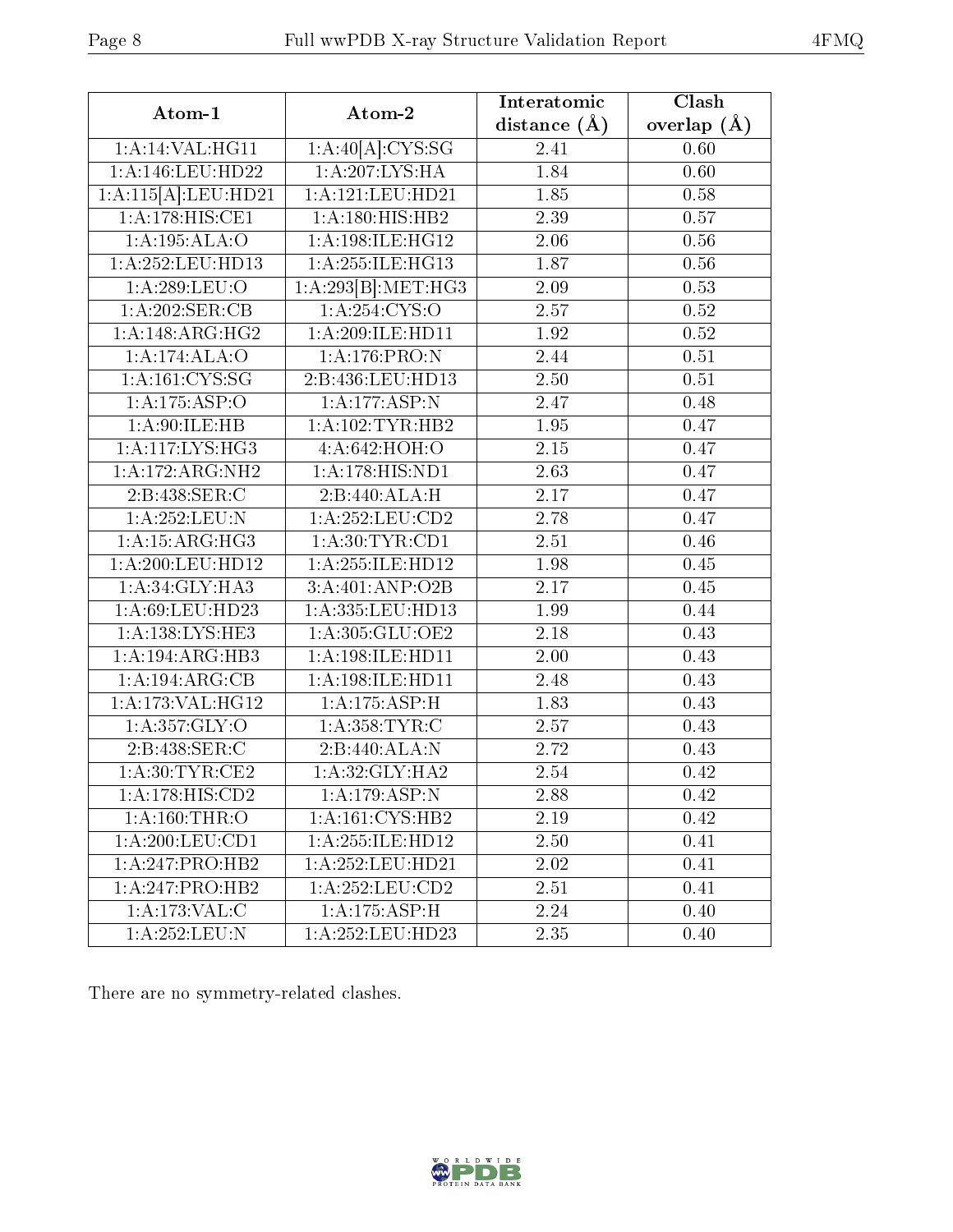## 5.3 Torsion angles (i)

#### 5.3.1 Protein backbone  $(i)$

In the following table, the Percentiles column shows the percent Ramachandran outliers of the chain as a percentile score with respect to all X-ray entries followed by that with respect to entries of similar resolution.

The Analysed column shows the number of residues for which the backbone conformation was analysed, and the total number of residues.

| Mol | Chain | Analysed        | Favoured    | Allowed   | <b>Outliers</b> | Percentiles             |
|-----|-------|-----------------|-------------|-----------|-----------------|-------------------------|
|     |       | 352/362(97%)    | $330(94\%)$ | $20(6\%)$ | $2(1\%)$        | 25<br><sup>21</sup>     |
|     | Β     | $13/17$ (76\%)  | 10(77%)     | 2(15%)    | $1(8\%)$        | $\boxed{1}$ $\boxed{0}$ |
| All | All   | $365/379(96\%)$ | $340(93\%)$ | 22(6%)    | $3(1\%)$        | 15<br>19                |

All (3) Ramachandran outliers are listed below:

| Mol | Chain | Res | Type  |
|-----|-------|-----|-------|
|     |       | 178 | 4 I S |
|     |       | 437 | ŃН.   |
|     |       | 175 |       |

#### 5.3.2 Protein sidechains  $(i)$

In the following table, the Percentiles column shows the percent sidechain outliers of the chain as a percentile score with respect to all X-ray entries followed by that with respect to entries of similar resolution.

The Analysed column shows the number of residues for which the sidechain conformation was analysed, and the total number of residues.

| Mol | Chain | Analysed        | Rotameric<br>Outliers |          | Percentiles |  |  |
|-----|-------|-----------------|-----------------------|----------|-------------|--|--|
|     |       | $317/319(99\%)$ | 305 $(96\%)$          | 12(4%)   | 34<br>33    |  |  |
| 9   |       | $12/14$ (86\%)  | $10(83\%)$            | 2(17%)   | "2"         |  |  |
| All | All   | $329/333(99\%)$ | 315 $(96\%)$          | 14 (4\%) | 29<br>29    |  |  |

All (14) residues with a non-rotameric sidechain are listed below:

| Mol | Chain | Res | Type  |
|-----|-------|-----|-------|
|     |       | 13  | \/I H |
|     |       | у.  | PHH   |
|     |       |     | ⊑ LH  |

Continued on next page...

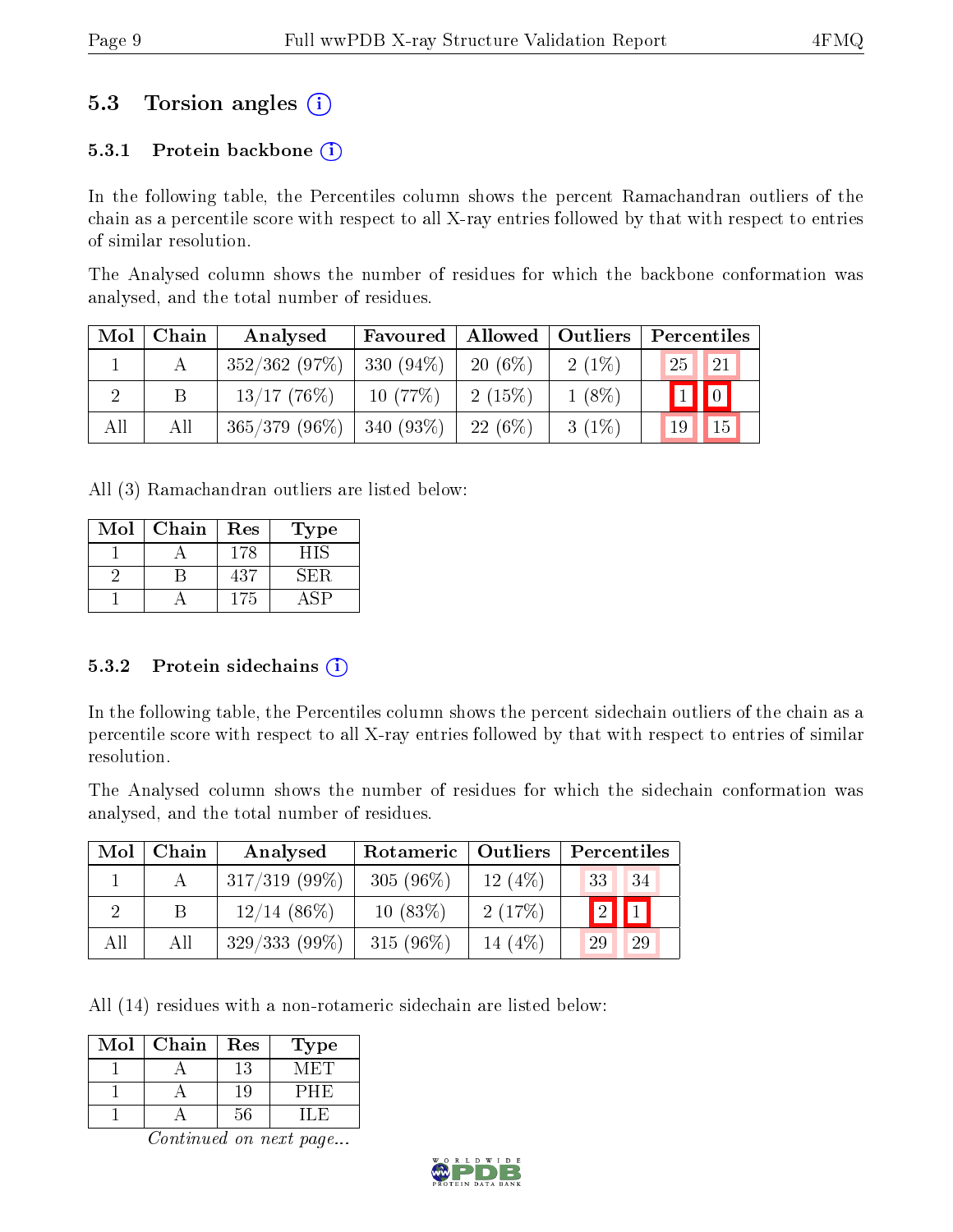| Mol            | Chain | Res | <b>Type</b> |
|----------------|-------|-----|-------------|
| 1              | А     | 159 | THR         |
| 1              | А     | 179 | <b>ASP</b>  |
| $\mathbf{1}$   | А     | 184 | LEU         |
| $\overline{1}$ | А     | 201 | ASN         |
| 1              | А     | 249 | <b>GLN</b>  |
| 1              | А     | 252 | LEU         |
| $\mathbf{1}$   | A     | 326 | GLU         |
| $\mathbf{1}$   | A     | 331 | PHE         |
| $\mathbf{1}$   | А     | 353 | ARG         |
| $\overline{2}$ | B     | 436 | LEU         |
| $\overline{2}$ | R     | 439 | LEU         |

Continued from previous page...

Some sidechains can be flipped to improve hydrogen bonding and reduce clashes. All (5) such sidechains are listed below:

| Mol | Chain | Res | Type             |
|-----|-------|-----|------------------|
|     |       | 45  | $\overline{ASN}$ |
|     |       | 178 | <b>HIS</b>       |
|     |       | 201 | <b>ASN</b>       |
|     |       | 253 | <b>ASN</b>       |
|     |       | 299 | <b>HIS</b>       |

#### $5.3.3$  RNA  $(i)$

There are no RNA molecules in this entry.

### 5.4 Non-standard residues in protein, DNA, RNA chains (i)

There are no non-standard protein/DNA/RNA residues in this entry.

### 5.5 Carbohydrates  $(i)$

There are no carbohydrates in this entry.

### 5.6 Ligand geometry (i)

1 ligand is modelled in this entry.

In the following table, the Counts columns list the number of bonds (or angles) for which Mogul statistics could be retrieved, the number of bonds (or angles) that are observed in the model and

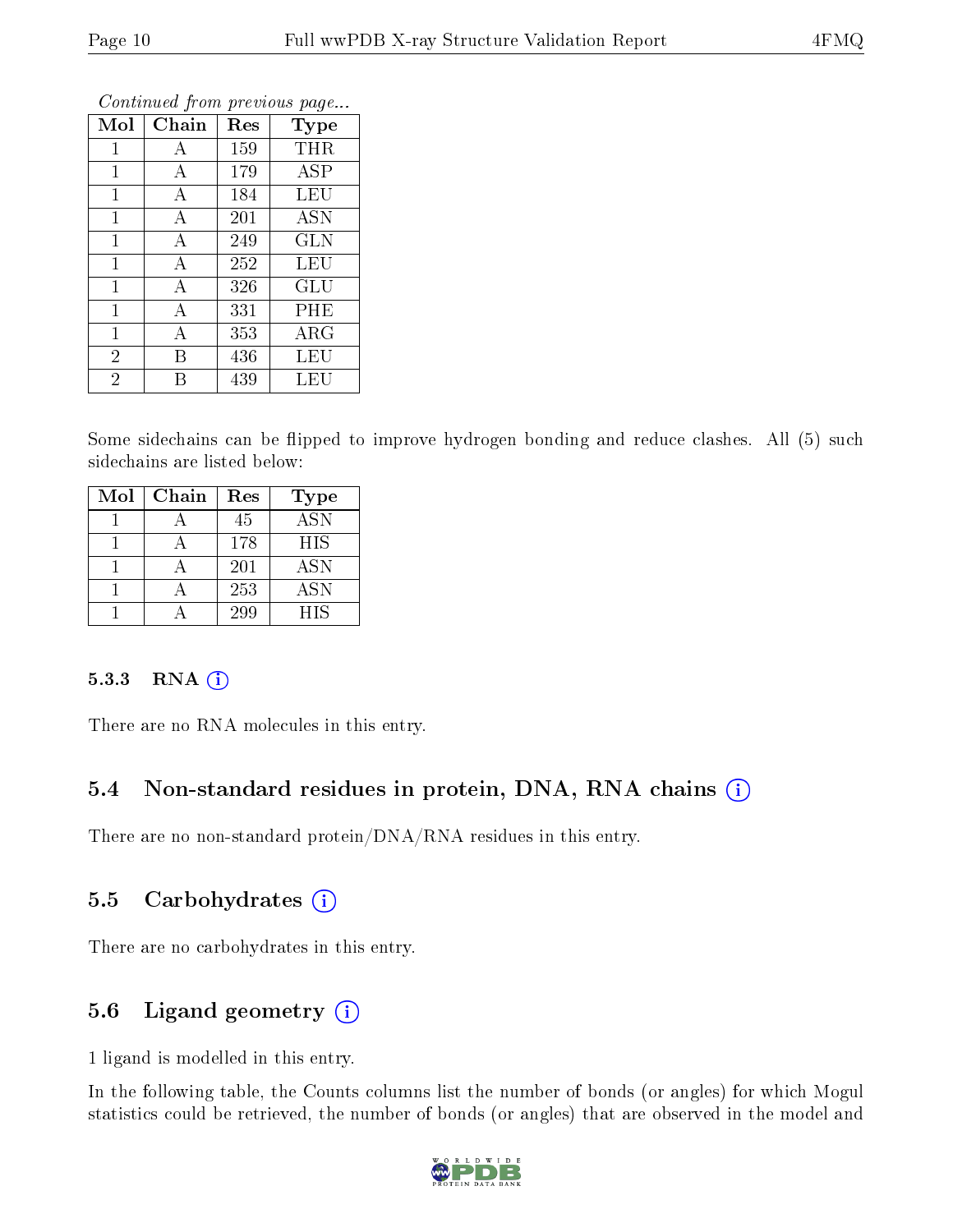the number of bonds (or angles) that are defined in the Chemical Component Dictionary. The Link column lists molecule types, if any, to which the group is linked. The Z score for a bond length (or angle) is the number of standard deviations the observed value is removed from the expected value. A bond length (or angle) with  $|Z| > 2$  is considered an outlier worth inspection. RMSZ is the root-mean-square of all Z scores of the bond lengths (or angles).

| Mol |            | $\mid$ Type $\mid$ Chain $\mid$ Res $\mid$ |     | Link |            | Bond lengths |                             |               | Bond angles |                |
|-----|------------|--------------------------------------------|-----|------|------------|--------------|-----------------------------|---------------|-------------|----------------|
|     |            |                                            |     |      | Counts     | RMSZ         | #Z  > 2                     | Counts   RMSZ |             | $\# Z $        |
|     | <b>ANP</b> | . .                                        | 401 |      | 29, 33, 33 | 2.56         | $\frac{7(24\%)}{131,52,52}$ |               | 2.63        | $(16\%)$<br>5( |

In the following table, the Chirals column lists the number of chiral outliers, the number of chiral centers analysed, the number of these observed in the model and the number defined in the Chemical Component Dictionary. Similar counts are reported in the Torsion and Rings columns. '-' means no outliers of that kind were identified.

|                 |     |        | Mol   Type   Chain   Res   Link   Chirals | <b>Torsions</b>        | Rings |
|-----------------|-----|--------|-------------------------------------------|------------------------|-------|
| $\parallel$ ANP | 401 | $\sim$ |                                           | $4/14/38/38$   0/3/3/3 |       |

All (7) bond length outliers are listed below:

| Mol | Chain | Res | Type       | Atoms         | $Z_{\rm}$ | Observed $(A)$ | $Ideal(\AA)$ |
|-----|-------|-----|------------|---------------|-----------|----------------|--------------|
| 3   | А     | 401 | <b>ANP</b> | PB-O1B        | 8.76      | 1.60           | 1.46         |
| 3   | А     | 401 | <b>ANP</b> | PB-N3B        | 4.67      | 1.75           | 1.63         |
| 3   |       | 401 | <b>ANP</b> | $C2'$ - $C1'$ | $-4.46$   | 1.47           | 1.53         |
| 3   | А     | 401 | ANP        | $C2'-C3'$     | $-3.89$   | 1.42           | 1.53         |
| 3   | А     | 401 | <b>ANP</b> | PG-O1G        | 3.57      | 1.51           | 1.46         |
| 3   | А     | 401 | <b>ANP</b> | $C6-N6$       | 2.82      | 1.44           | 1.34         |
| 3   |       | 401 | <b>ANP</b> | $O4'-C4'$     | $-2.74$   | 1.38           | 1.45         |

All (5) bond angle outliers are listed below:

| Mol | Chain | Res | Type        | Atoms          |          | Observed $(^\circ)$ | Ideal(°) |
|-----|-------|-----|-------------|----------------|----------|---------------------|----------|
|     |       | 401 | A NP        | $O1B-PB-NSB$   | $-11.64$ | 94.63               | 111 77   |
|     |       | 401 | $\Delta NP$ | $O2B-PB-O1B$   | 4.38     | 119.10              | 109.92   |
|     |       | 401 | ANP.        | $N3-C2-N1$     | $-4.37$  | 121.84              | 128.68   |
| 3   |       | 401 | $\Delta NP$ | $O2B-PB-O3A$   | 3.97     | 117.90              | 104.64   |
| 3   |       | 401 | $\Delta$ NP | $O5'$ -C5'-C4' | 2.56     | 117.79              | 108.99   |

There are no chirality outliers.

All (4) torsion outliers are listed below:

| $\text{Mol}$   Chain   Res   Type |          | Atoms         |
|-----------------------------------|----------|---------------|
|                                   | $\Delta$ | PB-N3B-PG-O1G |
|                                   |          |               |

Continued on next page...

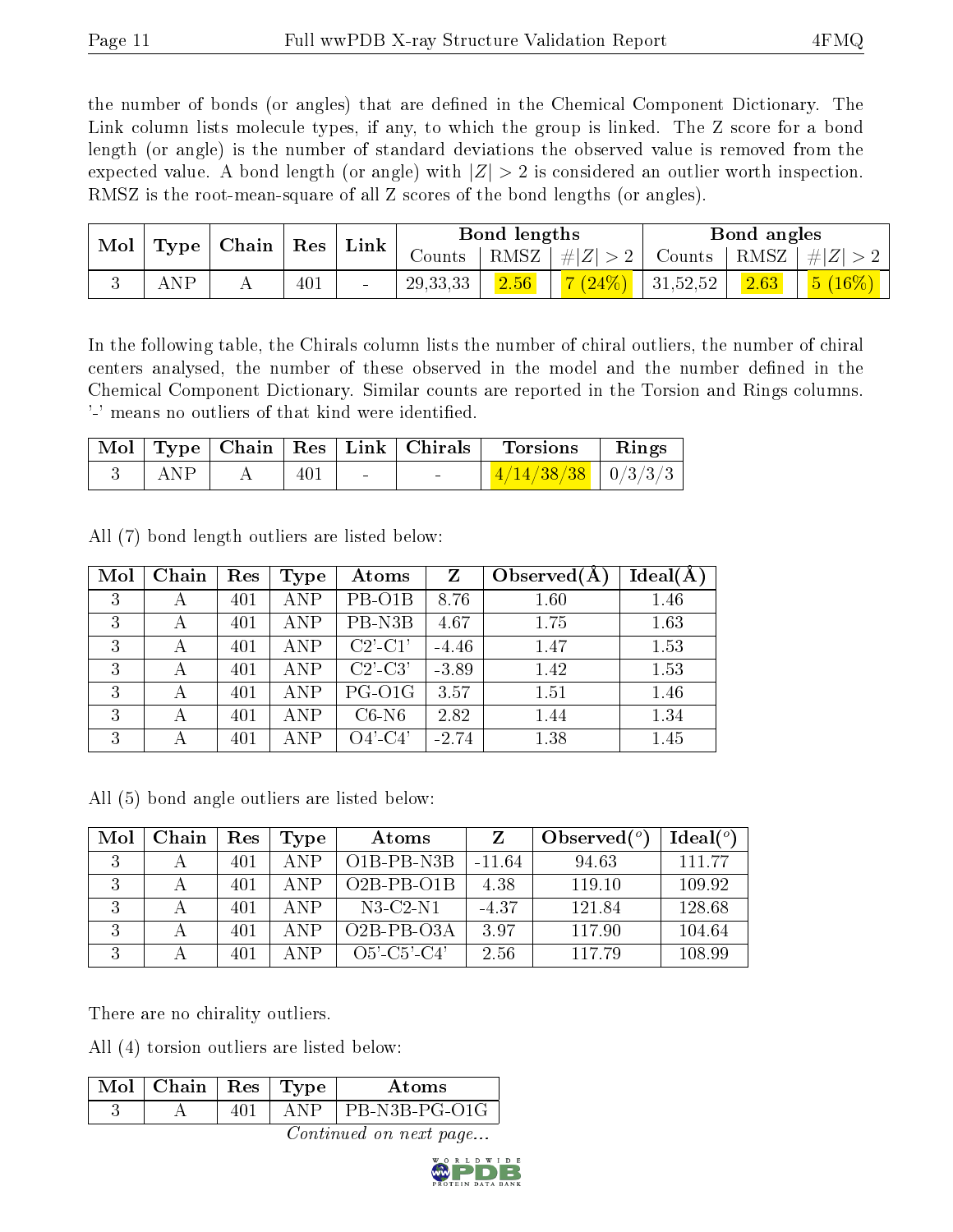| Continued from previous page |  |  |
|------------------------------|--|--|
|                              |  |  |

| Mol | Chain | $\operatorname{Res}$ | Type | Atoms           |
|-----|-------|----------------------|------|-----------------|
|     |       | 401                  | A NP | $PA-O3A-PB-O1B$ |
|     |       | 401                  | A NP | $PA-O3A-PB-O2B$ |
|     |       | 401                  | A NP | PG-N3B-PB-O1B   |

There are no ring outliers.

1 monomer is involved in 1 short contact:

|  |     |         | Mol   Chain   Res   Type   Clashes   Symm-Clashes |
|--|-----|---------|---------------------------------------------------|
|  | 40. | – A N P |                                                   |

The following is a two-dimensional graphical depiction of Mogul quality analysis of bond lengths, bond angles, torsion angles, and ring geometry for all instances of the Ligand of Interest. In addition, ligands with molecular weight > 250 and outliers as shown on the validation Tables will also be included. For torsion angles, if less then 5% of the Mogul distribution of torsion angles is within 10 degrees of the torsion angle in question, then that torsion angle is considered an outlier. Any bond that is central to one or more torsion angles identified as an outlier by Mogul will be highlighted in the graph. For rings, the root-mean-square deviation (RMSD) between the ring in question and similar rings identified by Mogul is calculated over all ring torsion angles. If the average RMSD is greater than 60 degrees and the minimal RMSD between the ring in question and any Mogul-identified rings is also greater than 60 degrees, then that ring is considered an outlier. The outliers are highlighted in purple. The color gray indicates Mogul did not find sufficient equivalents in the CSD to analyse the geometry.

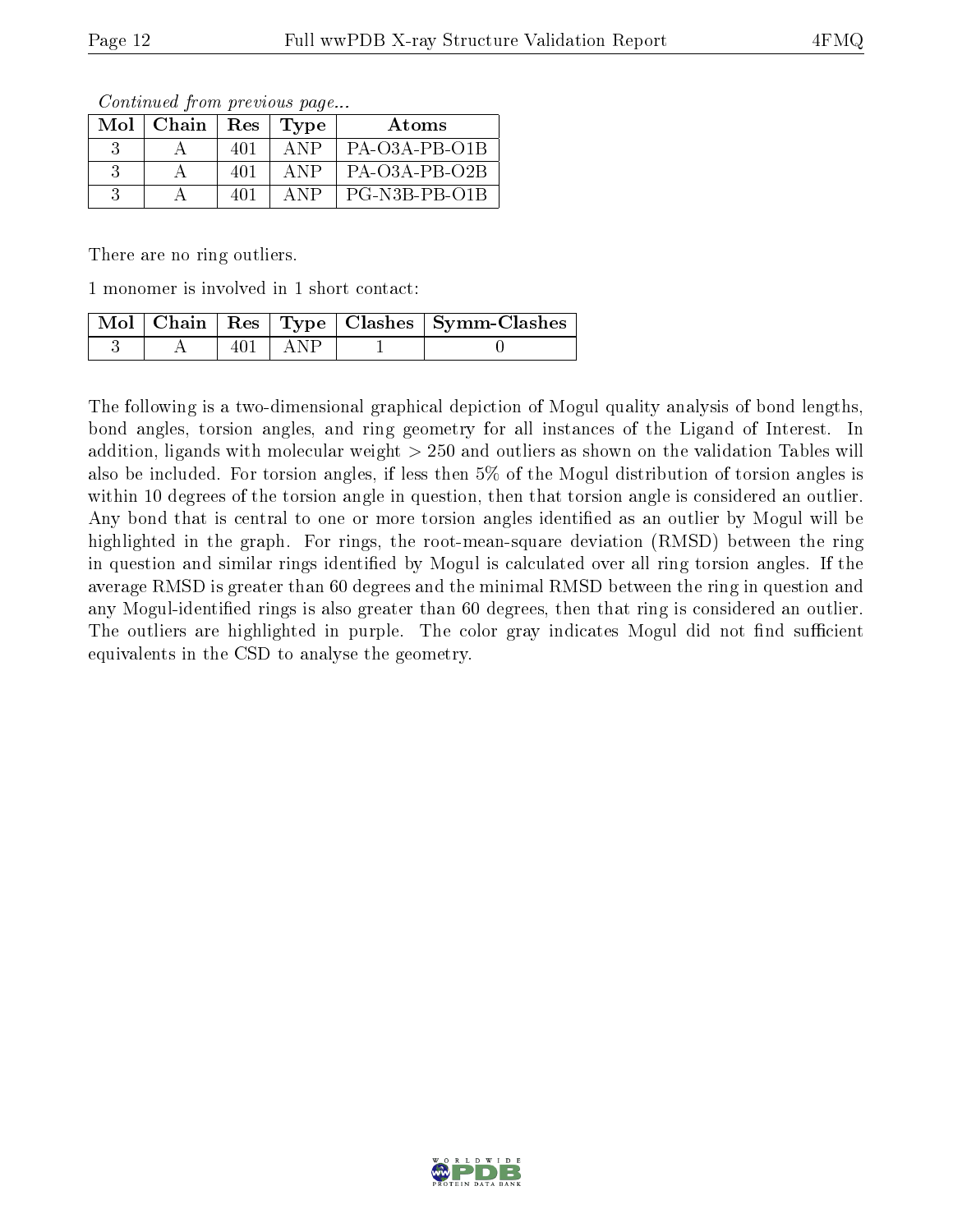

## 5.7 [O](https://www.wwpdb.org/validation/2017/XrayValidationReportHelp#nonstandard_residues_and_ligands)ther polymers (i)

There are no such residues in this entry.

## 5.8 Polymer linkage issues (i)

There are no chain breaks in this entry.

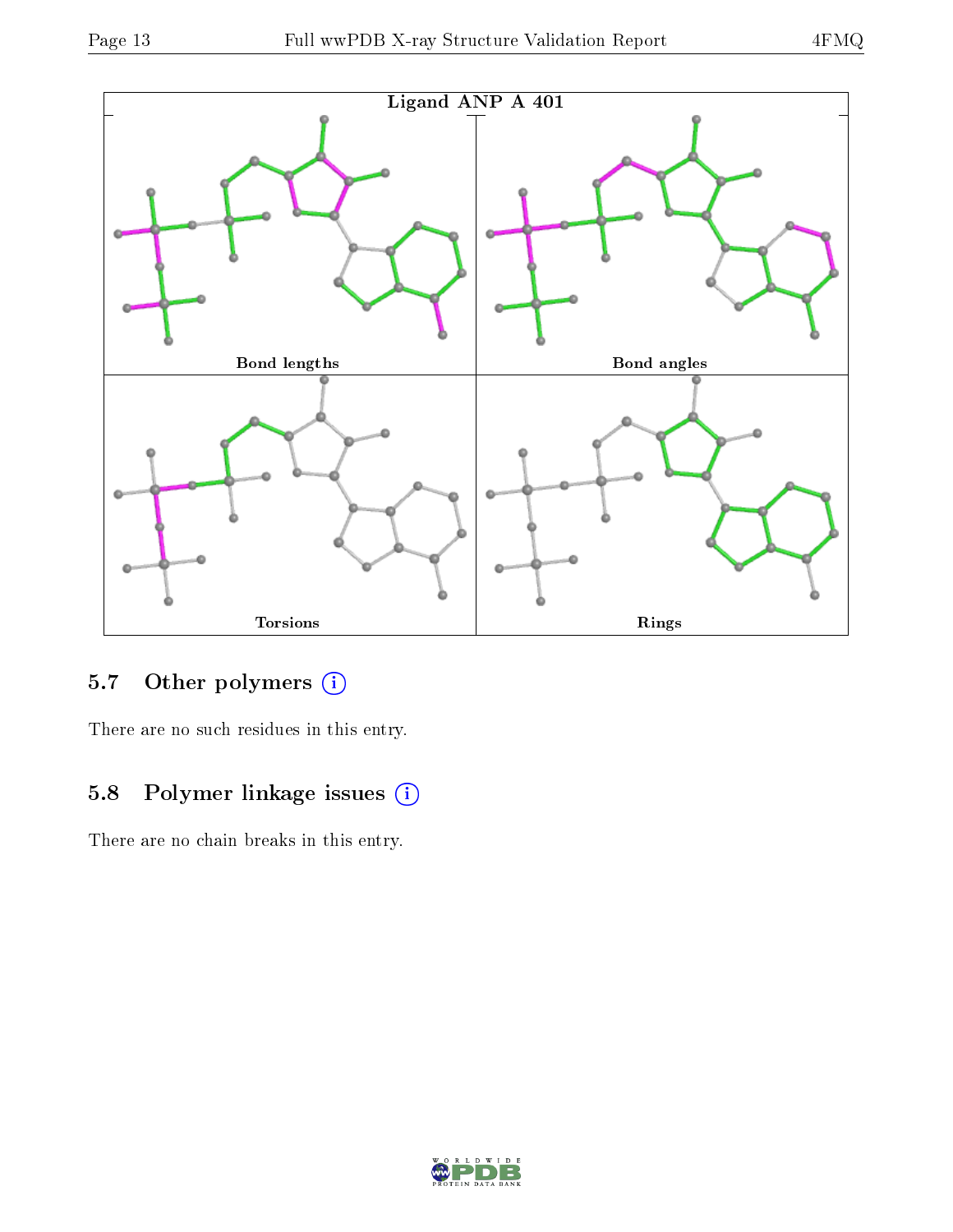## 6 Fit of model and data  $(i)$

## 6.1 Protein, DNA and RNA chains  $(i)$

In the following table, the column labelled  $#RSRZ> 2'$  contains the number (and percentage) of RSRZ outliers, followed by percent RSRZ outliers for the chain as percentile scores relative to all X-ray entries and entries of similar resolution. The OWAB column contains the minimum, median,  $95<sup>th</sup>$  percentile and maximum values of the occupancy-weighted average B-factor per residue. The column labelled ' $Q< 0.9$ ' lists the number of (and percentage) of residues with an average occupancy less than 0.9.

| Mol | Chain | Analysed        | ${ <\hspace{-1.5pt}{\mathrm{RSRZ}} \hspace{-1.5pt}>}$ | $\rm \#RSRZ{>}2$                    | $OWAB(A^2)$                  | $\rm Q\textcolor{black}{<}0.9$ |
|-----|-------|-----------------|-------------------------------------------------------|-------------------------------------|------------------------------|--------------------------------|
|     |       | $350/362(96\%)$ | $-0.34$                                               | 25 <br>$19(5\%)$<br>$\triangle 131$ | $\vert 3, 16, 77, 116 \vert$ |                                |
|     |       | 15/17(88%)      | 0.89                                                  | $3(20\%)$ 1 1                       | 22, 43, 80, 86               |                                |
| All | All   | $365/379(96\%)$ | $-0.29$                                               | $22(6\%)$<br>127<br>21 <sup>1</sup> | $\vert 3, 17, 77, 116 \vert$ |                                |

All (22) RSRZ outliers are listed below:

| Mol            | Chain              | Res | Type                     | <b>RSRZ</b>      |
|----------------|--------------------|-----|--------------------------|------------------|
| $\mathbf{1}$   | Ā                  | 176 | <b>PRO</b>               | 10.0             |
| $\overline{2}$ | $\boldsymbol{B}$   | 436 | <b>LEU</b>               | 9.4              |
| $\overline{1}$ | $\overline{\rm A}$ | 332 | ASP                      | 6.7              |
| $\overline{1}$ | $\overline{\rm A}$ | 331 | PHE                      | 5.7              |
| $\overline{1}$ | $\overline{A}$     | 335 | <b>LEU</b>               | 5.2              |
| $\mathbf{1}$   | $\overline{\rm A}$ | 254 | $CY\overline{S}$         | 4.9              |
| $\overline{1}$ | $\overline{\rm A}$ | 333 | <b>MET</b>               | 4.3              |
| $\overline{1}$ | $\overline{A}$     | 334 | $\mathrm{GL} \mathrm{U}$ | 4.2              |
| $\overline{1}$ | $\overline{\rm A}$ | 177 | ASP                      | 4.0              |
| $\overline{1}$ | $\overline{\rm A}$ | 10  | $\overline{\text{GLY}}$  | $\overline{3.9}$ |
| $\mathbf{1}$   | $\overline{\rm A}$ | 358 | <b>TYR</b>               | 3.8              |
| $\overline{1}$ | $\overline{\rm A}$ | 181 | THR                      | $\overline{3.1}$ |
| $\overline{1}$ | $\overline{A}$     | 9   | <b>ALA</b>               | 3.0              |
| $\mathbf{1}$   | $\overline{\rm A}$ | 179 | ASP                      | 2.9              |
| $\overline{1}$ | $\overline{\rm A}$ | 255 | <b>ILE</b>               | 2.9              |
| $\mathbf{1}$   | $\overline{A}$     | 253 | <b>ASN</b>               | 2.7              |
| $\overline{1}$ | $\overline{\rm A}$ | 175 | $\operatorname{ASP}$     | 2.6              |
| $\mathbf{1}$   | $\boldsymbol{A}$   | 180 | <b>HIS</b>               | $2.5\,$          |
| $\overline{2}$ | $\boldsymbol{B}$   | 450 | <b>GLN</b>               | 2.4              |
| $\overline{1}$ | $\overline{\rm A}$ | 337 | ASP                      | 2.3              |
| $\overline{1}$ | $\overline{\rm A}$ | 202 | <b>SER</b>               | 2.1              |
| $\overline{2}$ | B                  | 438 | ${\rm SER}$              | 2.0              |

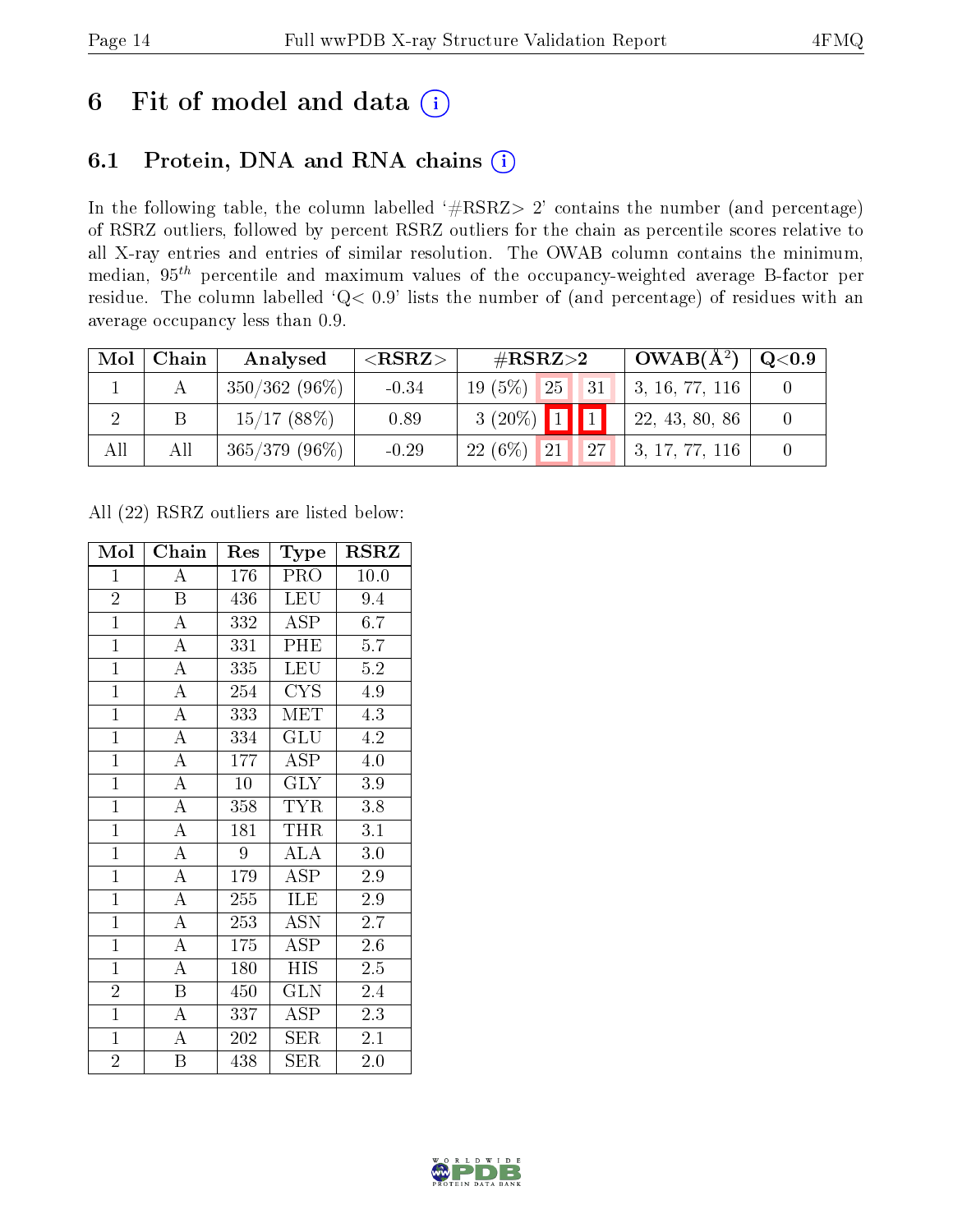### 6.2 Non-standard residues in protein, DNA, RNA chains (i)

There are no non-standard protein/DNA/RNA residues in this entry.

### 6.3 Carbohydrates  $(i)$

There are no carbohydrates in this entry.

### 6.4 Ligands  $(i)$

In the following table, the Atoms column lists the number of modelled atoms in the group and the number defined in the chemical component dictionary. The B-factors column lists the minimum, median,  $95<sup>th</sup>$  percentile and maximum values of B factors of atoms in the group. The column labelled  $Q < 0.9$ ' lists the number of atoms with occupancy less than 0.9.

|     |  |                                   |  | $\boxed{\hbox{ Mol} \mid \hbox{Type} \mid \hbox{Chain} \mid \hbox{Res} \mid \hbox{Atoms} \mid \hbox{RSCC} \mid \hbox{RSR} \mid \hbox{B-factors} (\hbox{A}^2) \mid \hbox{Q<0.9}}$ |  |
|-----|--|-----------------------------------|--|----------------------------------------------------------------------------------------------------------------------------------------------------------------------------------|--|
| ANP |  | $401$   $31/31$   $0.98$   $0.07$ |  | 3,10,16,22                                                                                                                                                                       |  |

The following is a graphical depiction of the model fit to experimental electron density of all instances of the Ligand of Interest. In addition, ligands with molecular weight  $> 250$  and outliers as shown on the geometry validation Tables will also be included. Each fit is shown from different orientation to approximate a three-dimensional view.